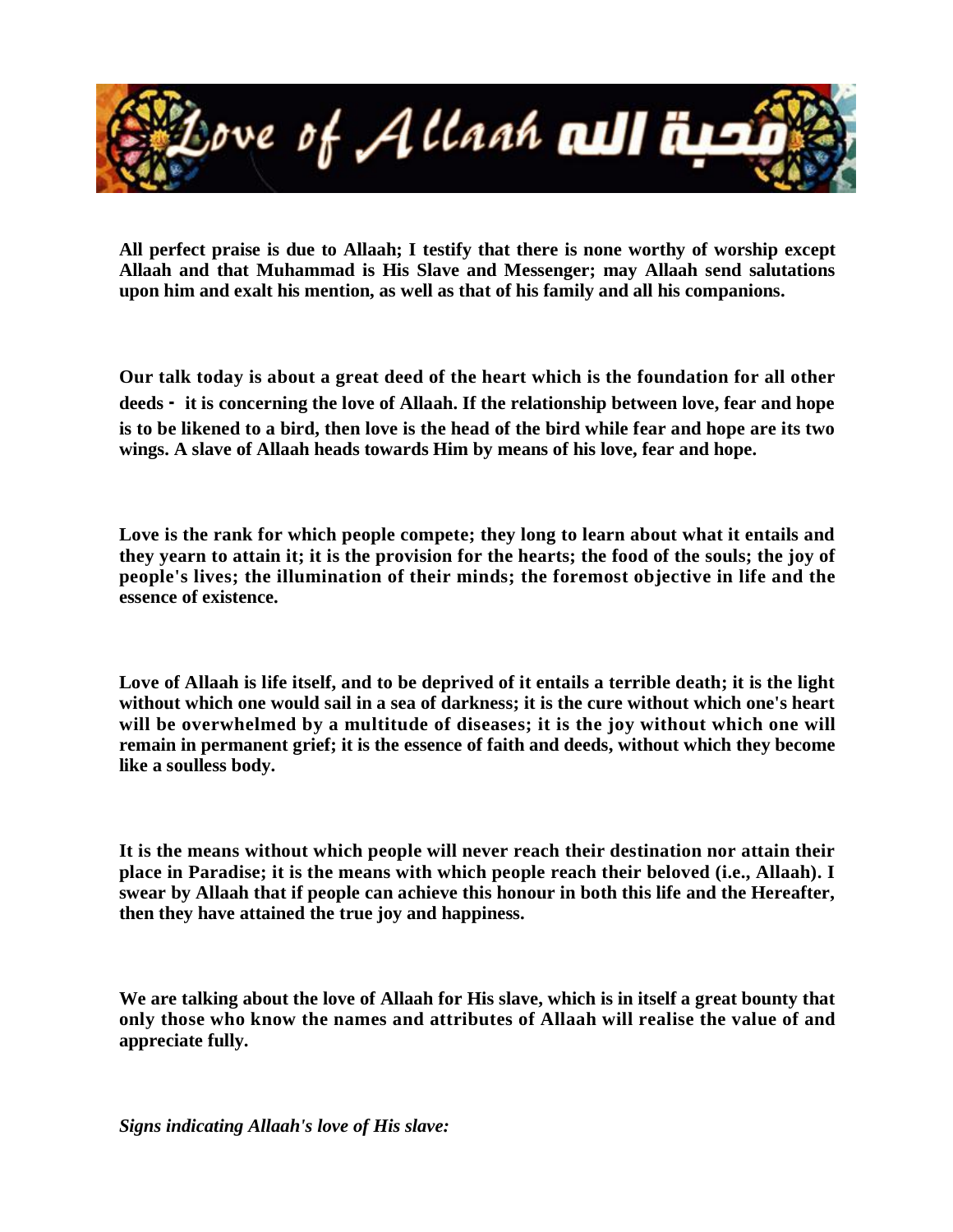- **Ñ Caring for him since childhood; instilling faith in his heart; enlightening his mind; choosing him to be amongst those who are beloved to Him; busying him with worship by occupying his tongue with His mention and his limbs in acts of obedience to Him. Therefore, Allaah makes such a person perform all that which pleases Him and shun all that which displeases Him. Allaah facilitates matters for him without him needing the assistance of others in any way and so his only concern becomes how to attain the love of Allaah.**
- **Ñ Kindness towards him by enabling him to perform the best deeds and act in the finest manner.**
- **Ñ Instilling acceptance in people's hearts for him; people therefore become inclined towards him and praise him, as in the narration of** *Abu Hurayrah,* **may Allaah be pleased with him, who reported that the Prophet** *sallallaahu 'alayhi wa sallam* **said:**

*"When Allaah loves a slave, He calls out to Jibreel and says: 'I love so-and-so, so love him'. Then Jibreel loves him. After that, he (i.e., Jibreel) announces to the inhabitants of heavens that: 'Allaah loves so-and-so, so love him'; then the inhabitants of the heavens (i.e., the angels) also love him and they then make the people on earth love him too."* **[***Al-Bukhaari & Muslim***]** 

**Ñ Afflicting him with trials, as in the narration of** *Anas,* **may Allaah be pleased with him, that the Prophet** *sallallaahu 'alayhi wa sallam,* **said:** *"The more one is afflicted the more he is rewarded and when Allaah loves a people He afflicts them, so whoever is content will gain the pleasure of Allaah and whoever is discontent will get the wrath of Allaah."* **Allaah afflicts people with trials so that He may thereby eradicate their sins and free their hearts from being concerned with this life, because Allaah wishes that His slaves busy themselves with nothing except Him; and thus when a slave is afflicted, he finds no time to busy himself with the concerns of this life. Allaah afflicts His slaves in order to witness real sacrifice on their part, as He says:** 

**ولنبلونكم حتى نعلم المجاهدين منكم والصابرين ونبلوا أخباركم**

**which means:** *"And We will surely test you until We make evident those who strive among you [for the cause of Allaah] and the patient, and We will test your affairs."* **[***Muhammad: 31***] This trial and affliction will be in proportion to the strength of faith that the slave has in his heart, as well as the amount of love that Allaah has for His slave.** *Sa'd ibn Abi Waqqaas,* **may Allaah be pleased with him, once asked the Prophet** *sallallaahu 'alayhi wa sallam***:** *"O Messenger of Allaah! Which people face the sternest trials?"* **He** *sallallaahu 'alayhi wa sallam* **answered:** *"Those who face the sternest trials and hardships are the Prophets, then those who are nearest to them (in terms of faith). Moreover, people will be tested according to the strength of their faith."* **[***At-Tirmithi***]**

**Ñ Taking his soul whilst he is performing a righteous deed, as the Prophet** *sallallaahu 'alayhi wa sallam* **said:** *"When Allaah loves a slave, 'Assalahu."* **So people asked:**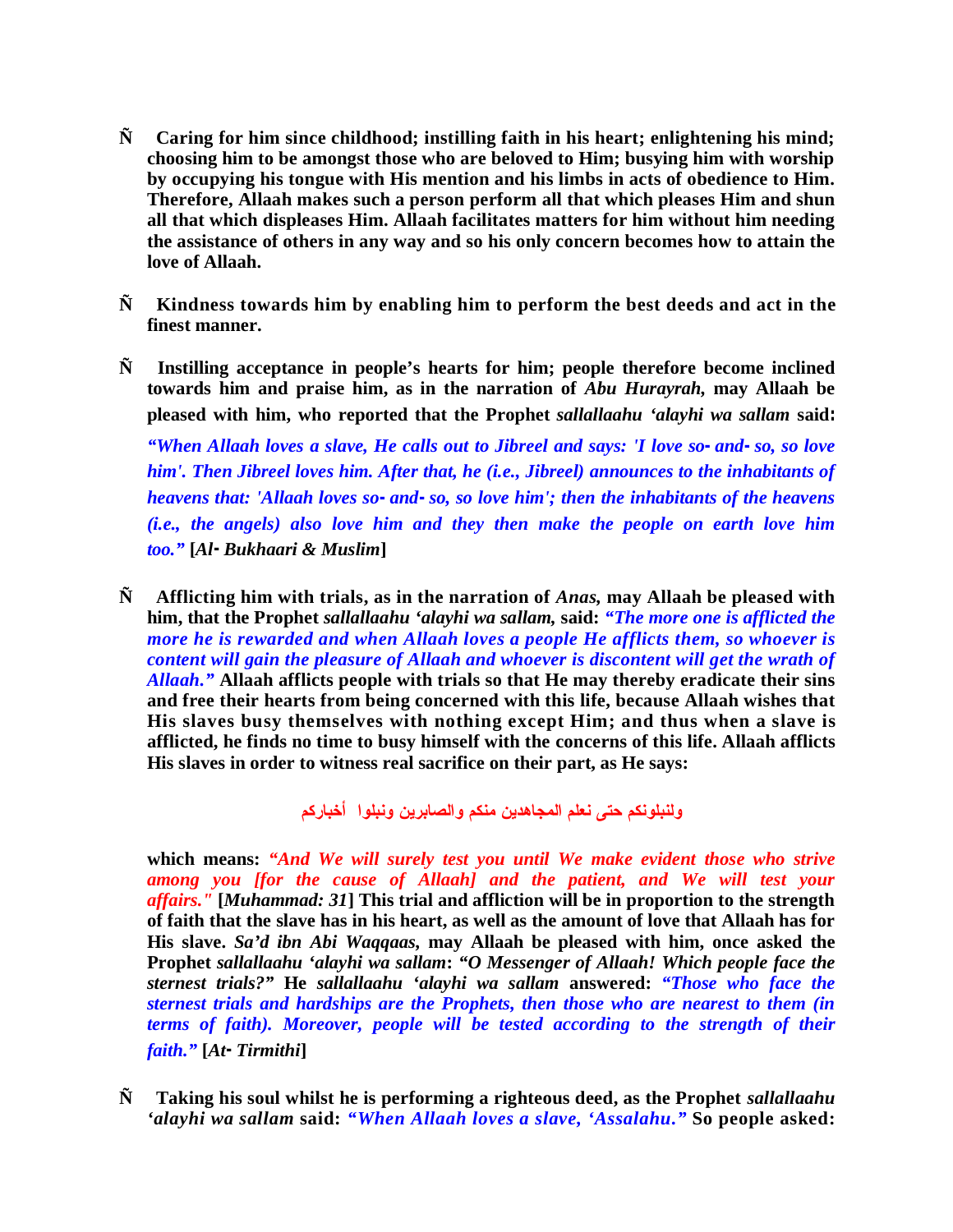*"What does 'Assalahu mean?"* **He** *sallallaahu 'alayhi wa sallam* **replied:** *"He (i.e., Allaah) enables him to perform a righteous deed just before his death, so that all those around him and his neighbours become pleased with him."* **[***Ahmad & Al-Haakim***]**

*Signs indicating a slave's love of Allaah:* 

**Love is something that is hidden, it exists in the heart and therefore anyone can claim to have it; Allaah informs us about the Jews and the Christians:** 

**وقالت اليهود والنصارى نحن أبناء االله وأحباؤه قل فلم يعذبكم بذنوبكم بل أنتم بشر ممن خلق**

**which means:** *"But the Jews and the Christians say: 'We are the children of Allaah and His beloved.' Say: 'Then why does He punish you for your sins?' Rather, you are human beings from among those He has created…"* **[***Al-Maa'idah: 18***] Love is easy to claim but difficult to prove. One should not allow himself to be deceived by the thoughts which Satan brings to his mind, making him think that he loves Allaah; a person should first test himself by means of practical indicators in order to ascertain his claim, because love is just like a tree which bears fruit; so the love in one's heart will reflect on his limbs as an indicator of its existence, just as smoke is an indicator of fire. There are many such signs, such as:**

**Ñ Loving to meet Allaah, because one always longs to meet his beloved, always mentions him and never forgets him. When will we meet Allaah? This will happen three times: The first will be at the time of death; the second will be on the Day of Resurrection and the third will be in Paradise. The fact that the first meeting will be at the time of death does not mean that one should supplicate to Allaah for Him to take his soul, rather, what it should mean is that when death does arrive, the righteous slave rejoices, because he will be next to his Lord and receive reward and blessings from Him, as Allaah says:** 

**إن المتقين في جنات ونهر \* في مقعد صدق عند مليك مقتدر**

**which means:** *"Indeed, the righteous will be among gardens and rivers, In a seat of honour near a Sovereign, Perfect in Ability."* **[***Al-Qamar***:** *54-55***] Allaah knows that His righteous slaves love and long to meet Him, and thus He informs them that they will indeed meet Him by saying:**

**من كان يرجو لقاء االله فإن أجل االله لآت**

**which means:** *"Whoever should hope for the meeting with Allaah – indeed, the term of [i.e., decreed by] Allaah is coming…"* **[***Al-'Ankaboot: 5***]**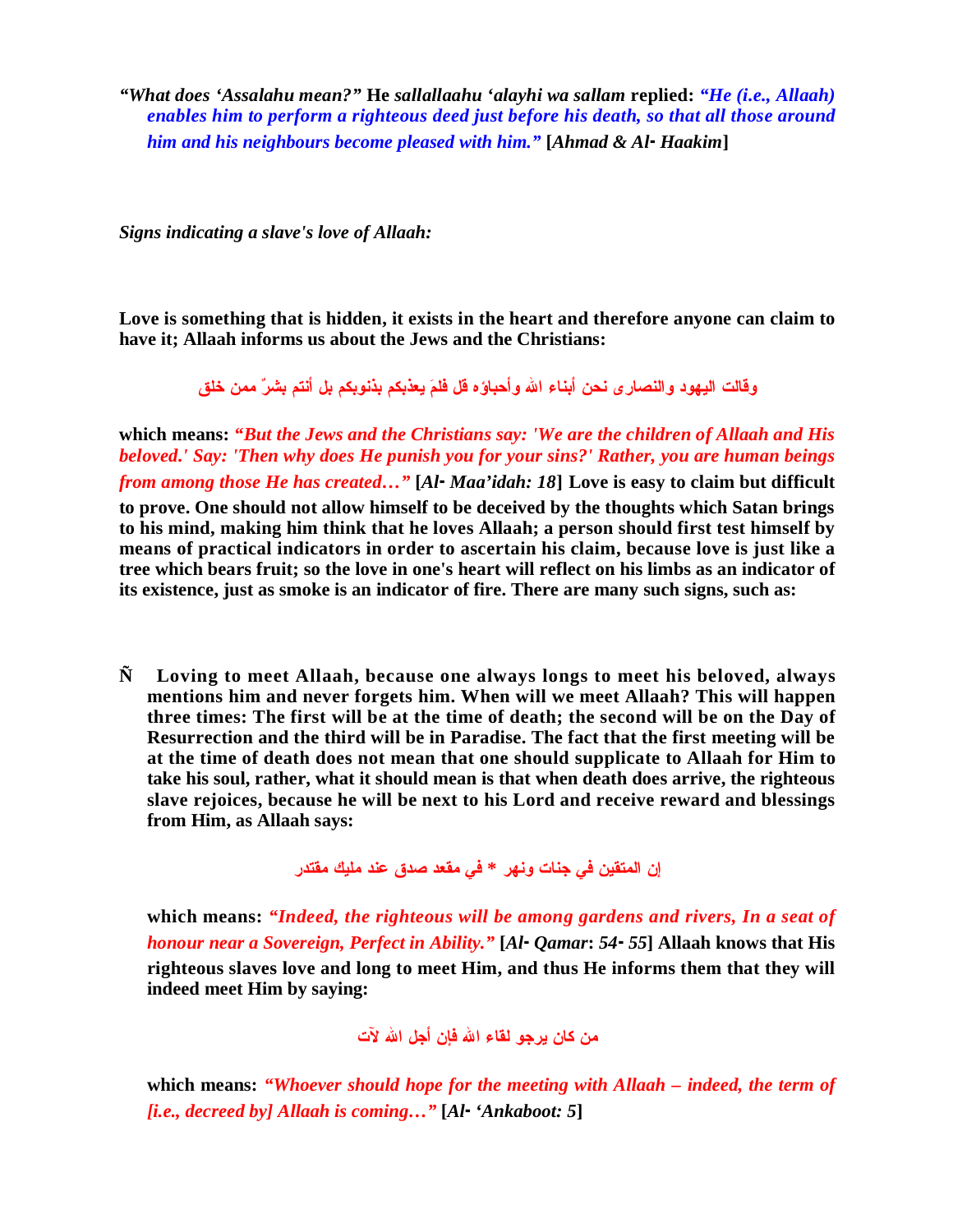**Ñ Enjoying being alone while supplicating to Allaah, reciting the** *Qur'aan***, and praying optional night prayers while taking advantage of the calmness of the night and the absence of obstructions; and this is the very lowest level of love, because one who enjoys sleeping or talking to others more than supplicating at night is not truthful in his claim to love to Allaah. The more love that one has for his beloved, the more he enjoys obeying and serving him. The Prophet** *sallallaahu 'alayhi wa sallam* **said:** *"From among the things of this life, women and perfume were made dear to my heart,* 

but the delight of my eyes lie in prayer." [An-Nasaa'i] The delight of the eyes are, as

*Imaam Ibn Al-Qayyim,* **may Allaah have mercy upon him, said, of a higher rank than loving worldly things such as women and perfume. The Prophet** *sallallaahu 'alayhi wa sallam* **informed us that the delight of the eyes are those things that bring about real tranquillity and joy, and in his case, it was when he would pray, which was his connection with his Lord. He whose delight of the eyes in this life lies in prayer, will have the delight of his eyes lie in being close to Allaah in the Hereafter in addition to the support of Allaah for him during this life.** 

**One who obeys Allaah due to love will do so easily and willingly, in contrast to he who feels that it is a heavy burden on his back. Those who are sincere and who truly love Allaah are obedient to him; they obey Him as easily as water runs down from the top of a hill. Such people's souls delight in obeying Him.** 

**How can we explain the hardship that one faces during certain acts, such as waking up to pray the optional night prayers or the** *Fajr* **prayer? Does this perceived hardship mean that the slave does not love Allaah? We must know that reaching the state in which a slave worships Allaah with ease cannot be accomplished at the very first attempt or act of worship; rather, it is vital that one trains himself, struggles and sacrifices. This is why the joy and pleasure of worship only occurs after one perseveres and exhausts himself in it. When he does this with sincerity, he eventually reaches the level of being able to worship Allaah with ease and pleasure. This is why some of the righteous** *Salaf***, may Allaah have mercy upon them, would say:** *"We struggled for twenty years with our optional night prayers, but enjoyed them for the rest of our lives."* **One fluctuates between enjoying them and finding them difficult until he reaches the level of totally enjoying his worship.**

**Thus, It becomes evident that striving to worship Allaah consists of various ranks and the one who comprehends this will be able to reach the highest of them, which would then make worshipping Allaah very easy for him. One who reaches this level hates to waste any time; indeed, he finds this abhorrent and very painful, and such feelings can only be achieved by having love of Allaah. This is why those who have reached this level suffer when they become sick, but they do not suffer due to their sickness; rather, they suffer due to the fact that they have been prevented from worshipping in the manner that they have become accustomed to. This is why Allaah has blessed such people with the reward that the Prophet** *sallallaahu 'alayhi wa sallam* **informed us of when he said:** *"When a slave becomes sick or is travelling, he receives the same reward*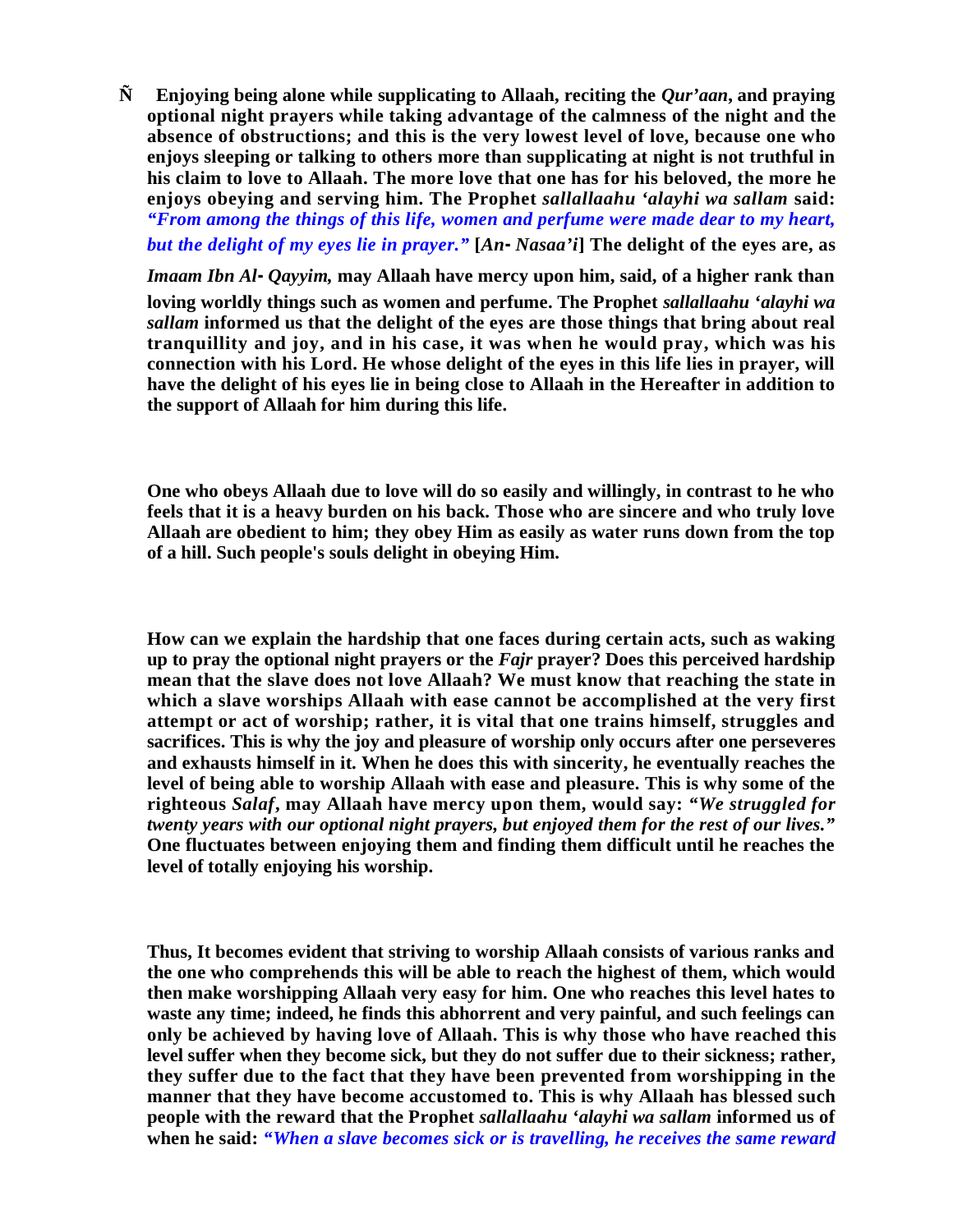*that he would receive for all the righteous deeds that he is used to performing whilst at his residence."*

**Ñ Persevering through hardships. Endurance is a necessary characteristic of the one who loves Allaah; it is the means to distinguish true and sincere love from false claims, because one who endures and perseveres though hardships for the sake of his beloved will thereby prove his truthfulness and sincerity. Many people despair and become discontent whenever they are tested by Allaah and afflicted with hardship, which reflects the falsity of their claim to love Allaah. Allaah commands the most beloved to Him to endure and persevere when He says:**

**واصبر وما صبرك إلا باالله ولا تحزن عليهم ولا تك في ضيق مما يمكرون**

**which means:** *"And be patient, [O Muhammad], and your patience is not but through Allaah. And do not grieve over them and do not be in distress over what they conspire."* **[***An-Nahl: 127***]**

**Ñ Not favouring anything that is dear to one over one's beloved, as the Prophet**  *sallallaahu 'alayhi wa sallam* **said:** *"None of you will be a true believer until I am more beloved to him than all others." 'Umar***, may Allaah be pleased with him, heard this and replied:** *"O Messenger of Allaah! You are dearer to me than everyone except myself."*  **The Prophet** *sallallaahu 'alayhi wa sallam* **said:** *"No! (you will not truly believe) until I am more beloved to you than your own self."* **So he, may Allaah be pleased with him, said:** *"Now you are more beloved to me than myself."* **Upon hearing this, the Prophet**  *sallallaahu 'alayhi wa sallam* **said:** *"Now O 'Umar! (i.e., now you have achieved true belief)."* **One should not give preference to anyone or anything over Allaah or His messenger, be it his parents, children or desires. The one who favours anything or anyone over Allaah is sick-hearted while the one who favours Allaah over everything else has fought his desires and will be consistent in worship. Therefore, if one sins, that does not necessarily mean that he does not love Allaah, but it does mean that his love is not perfect, because he who has no love for Allaah at all in his heart is a disbeliever, as in the narration in the book of** *Imaam Al-Bukhaari,* **may Allaah have mercy upon** 

**him, where** *An-Nu'aymaan,* **may Allaah be pleased with him, was brought to the Prophet** *sallallaahu 'alayhi wa sallam* **drunk, so he** *sallallaahu 'alayhi wa sallam* **applied the legal punishment for consuming intoxicants on him; while this was happening, a man in the gathering cursed him, to which the Prophet** *sallallaahu 'alayhi wa sallam* **replied:** *"Do not curse him, for he loves Allaah and His Messenger."* **This means that love was present in his heart, but it had decreased due him sinning. Also, it is known that penal laws expiate sins.**

**Ñ Desiring to mention Allaah, whereby the persons tongue never tires from His mention, nor does his heart ever feel burdened by it. One who loves Allaah desires to worship Him and mention His name. Allaah Has commanded us to mention Him, even in the most terrifying and dangerous situations, when He says:** 

**يا أيها الذين آمنوا إذا لقيتم فئة فاثبتوا واذكروا االله كثيراً**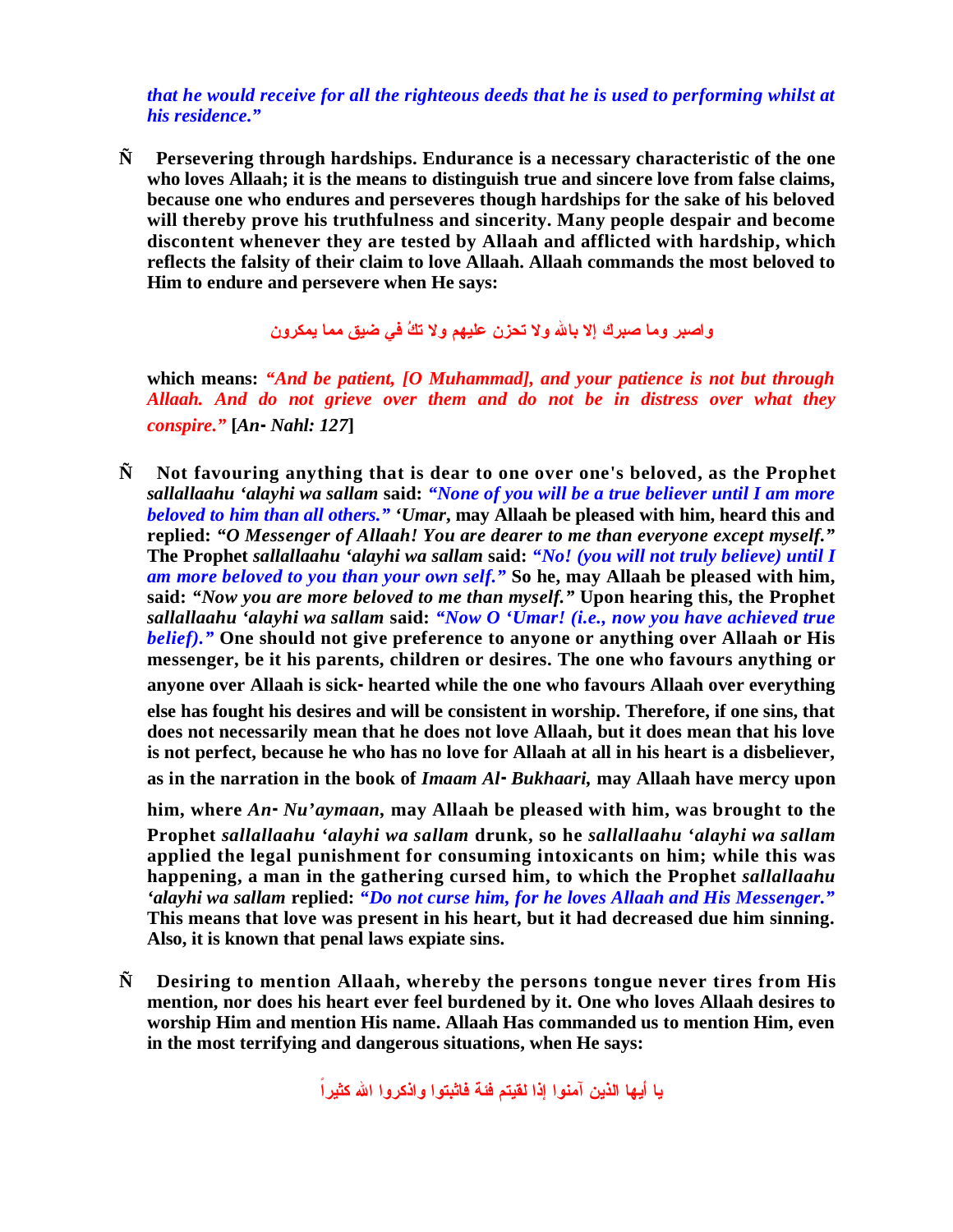**which means:** *"O you who have believed! When you encounter a company [from the enemy forces], stand firm and remember Allaah much…"* **[***Al-Anfaal***: 45] Another proof of a person's love of Allaah is when he mentions His name as soon as he wakes up and just before going to sleep – and this reflects the importance of maintaining and memorising these particular supplications.**

**Ñ Crying when remembering Allaah in isolation. Allaah says:** 

**إنما المؤمنون الذين إذا ذكر االله وجلت قلوبهم وإذا تليت عليهم آياته زادتهم إيماناً وعلى ربهم يتوكلون**

**which means:** *"The believers are only those who, when Allaah is mentioned, their hearts become fearful, and when His verses are recited to them, it increases them in faith; and upon their Lord they rely."* **[***Al-Anfaal: 2***]**

- **Ñ Becoming enraged when the limits of Allaah are violated, or when people slight His prohibitions. Therefore, those who love Allaah the most will always try to stop such prohibitions from being committed.**
- **Ñ Loving the Words of Allaah (i.e., the** *Qur'aan***). If one wishes to know how much he loves Allaah, let him analyse how much he loves the** *Qur'aan* **and how much he enjoys reciting, listening to and pondering over it.**
- **Ñ Regretting acts of worship that one failed to perform, or time that has passed without him mentioning Allaah. Those who truly love Allaah are keener to mention and worship Allaah than they are to protect their wealth from being squandered or stolen.**
- **Ñ Belittling the acts of worship that one has performed and considering them insufficient and insignificant, as well as fearing that one did not perform them correctly and in a manner that would be befitting to his beloved. This is why we ask for Allaah's forgiveness immediately after concluding our prayers and after pilgrimage. Allaah says:**

## **الذين يؤتون ما آتوا وقلوبهم وجلة**

**which means:** *"And they [are the true believers] who give what they have while their hearts are fearful because they will be returning to their Lord."* **[***Al-Mu'minoon: 60***]**

*What are the means of instigating the love of Allaah in oneself?*

**Ñ Reciting the** *Qur'aan* **whilst pondering upon its meanings. Allaah says:**

**كتاب أنزلناه إليك مبارك ليدبروا آياته وليتذكر أولو الألباب**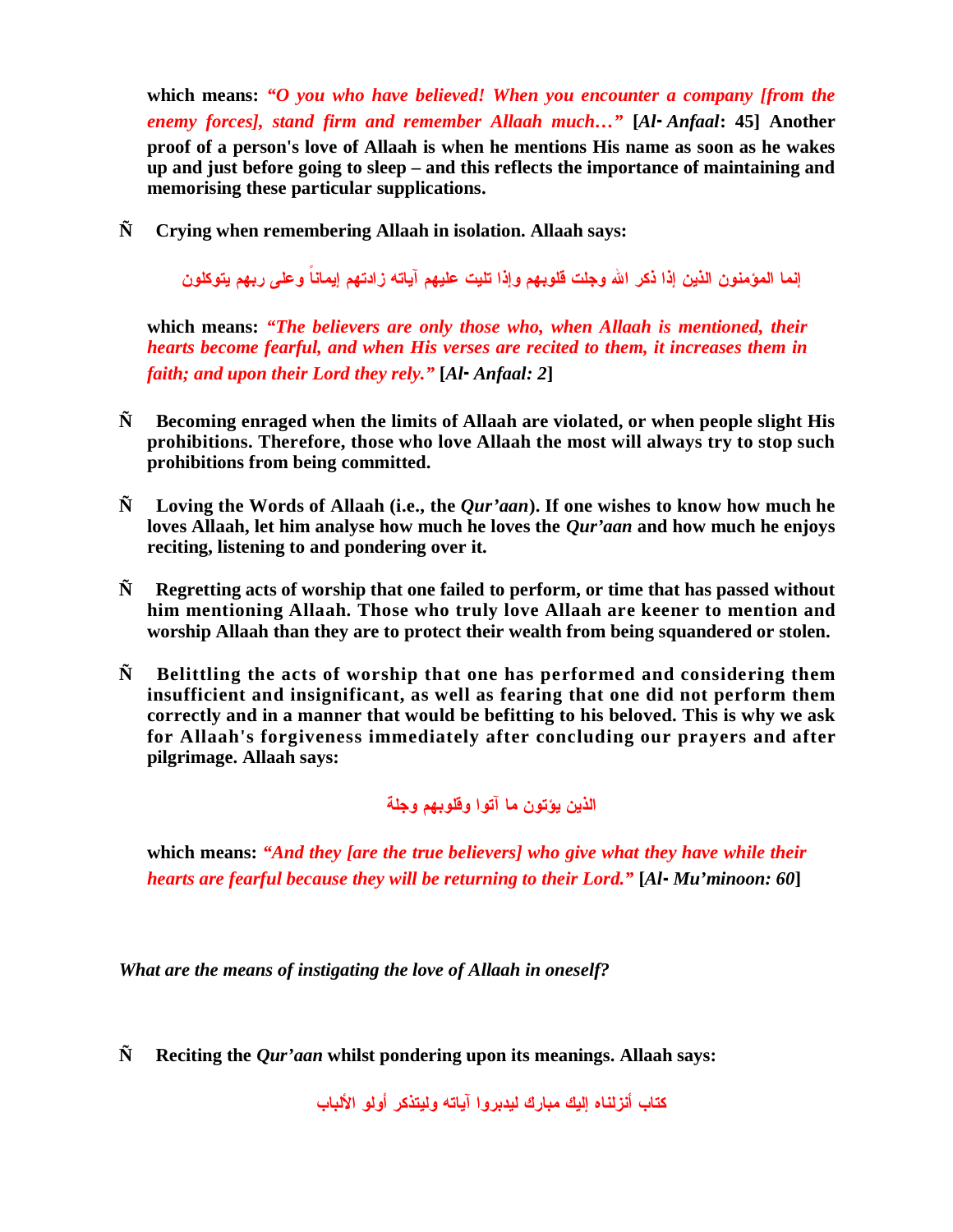**which means:** *"[This is] a blessed Book which We have revealed to you, [O Muhammad], that they might reflect upon its verses and that those of understanding would be reminded."* **[***Saad***: 29] Pondering upon its meanings and having a heart that reacts to such recitation is the objective of reciting the** *Qur'aan***.** *Huthayfah***, may Allaah be pleased with him, reported:** *"I offered the optional night prayer with the Prophet sallallaahu 'alayhi wa sallam one night. Within it, he began reciting Chapter Al-Baqarah; I thought that he would bow after reciting one-hundred verses of it, but he continued reciting. Then, I thought that he would perhaps recite the whole Chapter in a Rak`ah, but he continued reciting (after the Chapter had ended) by reciting Chapter An-Nisaa'. Then, I thought perhaps he would bow upon completing the Chapter; he then began reciting (Chapter) Aal-`Imraan, and his recitation was unhurried. [During his recitation] when he recited verses that mention to the Glory of Allaah, he glorified Him (by saying Subhaan-Allaah – (i.e., 'My Lord, the Supreme, is far removed from every imperfection')); when he recited the verses that mention supplication, he would supplicate; when he recited the verses that mention seeking refuge in the Lord, he would seek refuge with Him.* **[***Muslim***] Reciting the** *Qur'aan* **while reflecting upon its meanings increases the love of Allaah in one's heart, as well as making him feel hope, fear, contentment and gratitude; it also makes one increase in his reliance upon Him and causes one to repent sincerely to Him. Moreover, it is a means of shunning dispraised qualities that lead to the ruin of one's heart.**

**Ñ Performing optional acts of worship is another means for one to achieve the lofty rank of loving Allaah.** *Abu Hurayrah***, may Allaah be pleased with him, reported that the Messenger of Allaah** *sallallaahu 'alayhi wa sallam* **said:** *"Allaah the Exalted has said: 'I will declare war against he who shows hostility to any pious worshipper of Mine; and the most beloved thing with which My slave draws closer to Me is what I have enjoined upon him; and My slave continues to draw closer to Me through the performance of optional deeds (e.g., prayers and other acts of worship which are additional to those which are obligatory) until I love him. When I love him I become his hearing with which he hears, his sight with which he sees, his hand with which he strikes and his leg with which he walks; and if he asks (something) of Me, I (will certainly) give it to him, and if he asks My protection (or refuge), then I will protect him."* **[***Al-Bukhaari***]. This narration clarifies that Allaah's love of a slave is attained by the slave doing two things: Performing obligatory acts of worship; and drawing close to Allaah by performing optional acts of worship in addition to the obligatory acts. When one becomes beloved by Allaah, this love pre-occupies him and keeps him away from everything except that which would please his beloved; in fact, such a person would not even have time to think about such matters.** 

**One might argue that most Muslims do indeed perform optional acts of worship, but they also commit sins and have shortcomings regarding their obligatory acts. We say that this is true, but the solution for them is not to abandon their optional acts; rather, they should maintain them because they make up for the shortcomings in their obligatory acts. However, they must work on improving themselves and maintain and increase whatever obligatory acts they are currently performing. The narration**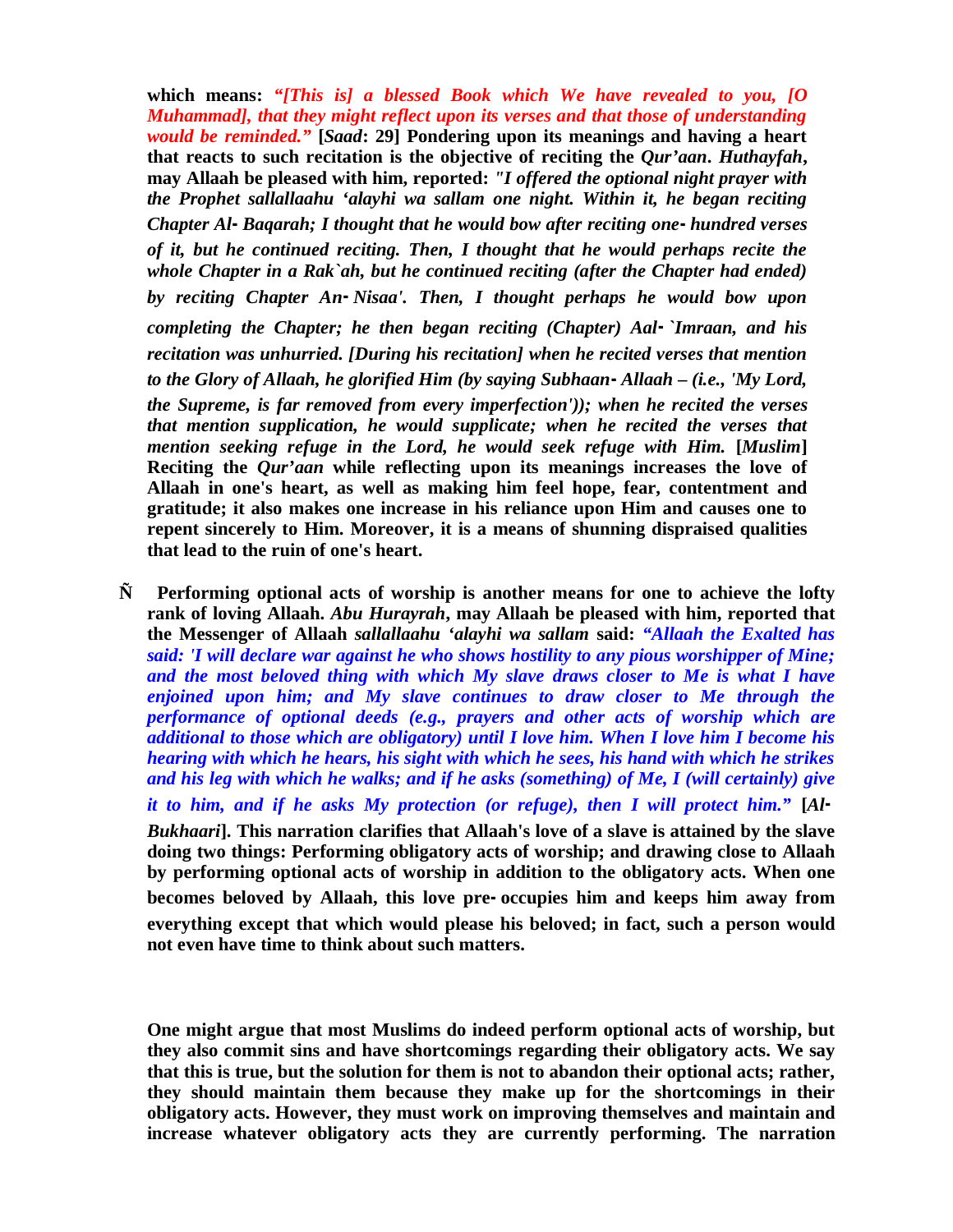**mentioned above indicates how great the rank of prayer is in Islaam; and the highest in rank after the obligatory prayers are the optional night prayers. Almost every obligatory act of worship has a corresponding optional one that can be performed, so if one falls short in any of them, he can find a way to compensate for the shortage, but this does not mean that one should busy himself with optional acts of worship whilst neglecting the obligatory ones.**

**Ñ Favouring Allaah over one's desires, especially when the desires are intense. There are two indicators of this in the slave: One is when he does what pleases Allaah, even if it entails doing what he dislikes, and the other is when he hates what Allaah hates, even if this entails shunning something he loves. One should struggle against himself** 

**in this matter in order to reach the exalted rank of love.** *Imaam Ibn Al-Qayyim,* **may Allaah have mercy upon him, said:** *"Allaah tests the slave by making him crave to fulfil his desires in order that he may then struggle and sacrifice to overcome this for the sake of his beloved (i.e., Allaah) which then becomes a means preventing him from following his desires."* **One only gives up something that he desires for something that is more desirable or dearer to him.** 

**Why are the righteous higher in rank than the angels? The answer is because the angels do not have any desires, nor do they follow their lusts; they are by their nature obedient to Allaah; they praise and glorify Him, never becoming burdened or tired by it; but as for man, he has to struggle against his lusts and desires which may divert him and make him give up his mentioning and obedience of Allaah. So, when man disobeys himself and resists his desires, he becomes better and higher in rank than the angels. It is for the very same reason that some women of this world are superior to those of Paradise - due to their voluntary sacrifice and struggle.**

**Ñ Thinking about the kindness and bounties of Allaah. People by their nature love those who are kind to them and hate those who are evil or cause them harm. It is an undeniable fact that there is none kinder than Allaah; this is proved by the fact that the slave of Allaah alternates from one favour of Allaah to another - for the entire duration of his life. Being able to breathe is just one example of His great favours, but man does not give it its due importance; some people have calculated how many breaths man makes in a single day and found that it is an average of twenty four thousand! If this is only one favour, then what about all the other favours of Allaah? Allaah says:**

## **وإن تعدوا نعمة االله لا تحصوها**

**which means:** *"…And if you should count the favour [i.e., blessings] of Allaah, you could not enumerate them…"* **[***Ibraaheem***: 34] This is not to mention the harm that Allaah protects man from, as He says:** 

**له معقبات من بين يديه ومن خلفه يحفظونه من أمر االله**

**which means:** *"For him [i.e., each person] are successive [angels] before and behind*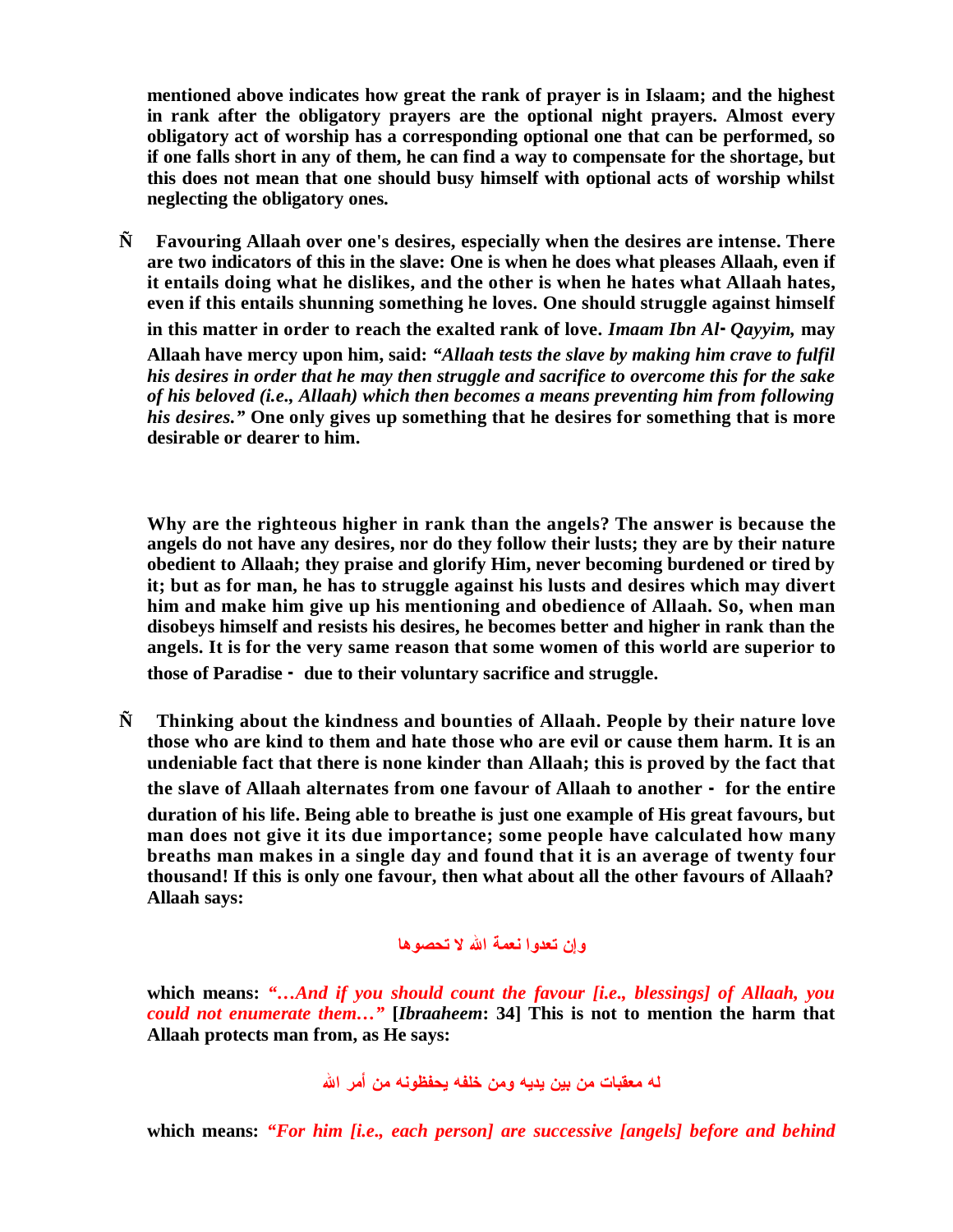*him who protect him by the decree of Allaah…"* **[***Ar-Ra'd***: 11] Allaah grants His favours despite the shortcomings of man. Allaah tolerates man's evil and provides for him regardless of that; indeed it is enough that Allaah provides for those who attribute a son to Him.**

**Ñ Having a heart that acknowledges and is attentive of the names and attributes of Allaah, as well as knowing their implications. One who knows the names and attributes of Allaah and their implications will undoubtedly love Allaah and it is only the devout that have such knowledge – these are the people who truly love Allaah. The more one learns about the qualities and attributes of Allaah, the more Allaah becomes glorified in his heart, which in turn leads to him increasing in his love for Allaah. Nobody could ever thank Allaah or praise Him appropriately. The Prophet**  *sallallaahu 'alayhi wa sallam* **was the most knowledgeable of Allaah; he also loved Allaah the most – more than all of mankind – yet one of his supplications was:** *"I am* 

*not capable of enumerating Your praise - You are as You have lauded Yourself."* **If the slave was to ponder upon just one of the attributes of Allaah, it would cause him to totally and comprehensively love Allaah; if this is the case then how would it be if he were to ponder upon all His names and attributes? Moreover, man's knowledge of Allaah consists only of what he knows via the texts from the** *Qur'aan* **and the** *Sunnah,*  **so how much more would man love Allaah if he were to see him in Paradise? People's love of Allaah differs according to how much knowledge they have of Him; and this is** 

**why the scholars love Allaah the most - because they are, of course, the most knowledgeable of Him. This love is materialised by believing in and affirming these names and attributes as mentioned in the Islaamic texts, not negating them, not altering their meaning, not resembling them to any of Allaah's creation and not negating their meanings.**

- **Ñ Humbling oneself before Allaah and acknowledging one's dire need of Him. Submitting to Allaah and admitting one's guilt to Him makes one worthy of the support of Allaah. The hearts that love Allaah the most are those that are the most humble and submissive before Allaah, because this is the essence of servitude.**
- **Ñ Calling upon Allaah during the times which He descends, in a way which befits His Majesty, and reciting His words during such times, as well as repenting to Him and asking His forgiveness and pardon. Allaah says:**

**تتجافى جنوبهم عن المضاجع يدعون ربهم خوفاً وطمعاً ومما رزقناهم ينفقون**

**which means:** *"Their sides part [i.e., they arise] from [their] beds; they supplicate their Lord in fear and aspiration, and from what We have provided them, they spend."* **[***As-Sajdah:* **16]**

*Qualities that Allaah loves:*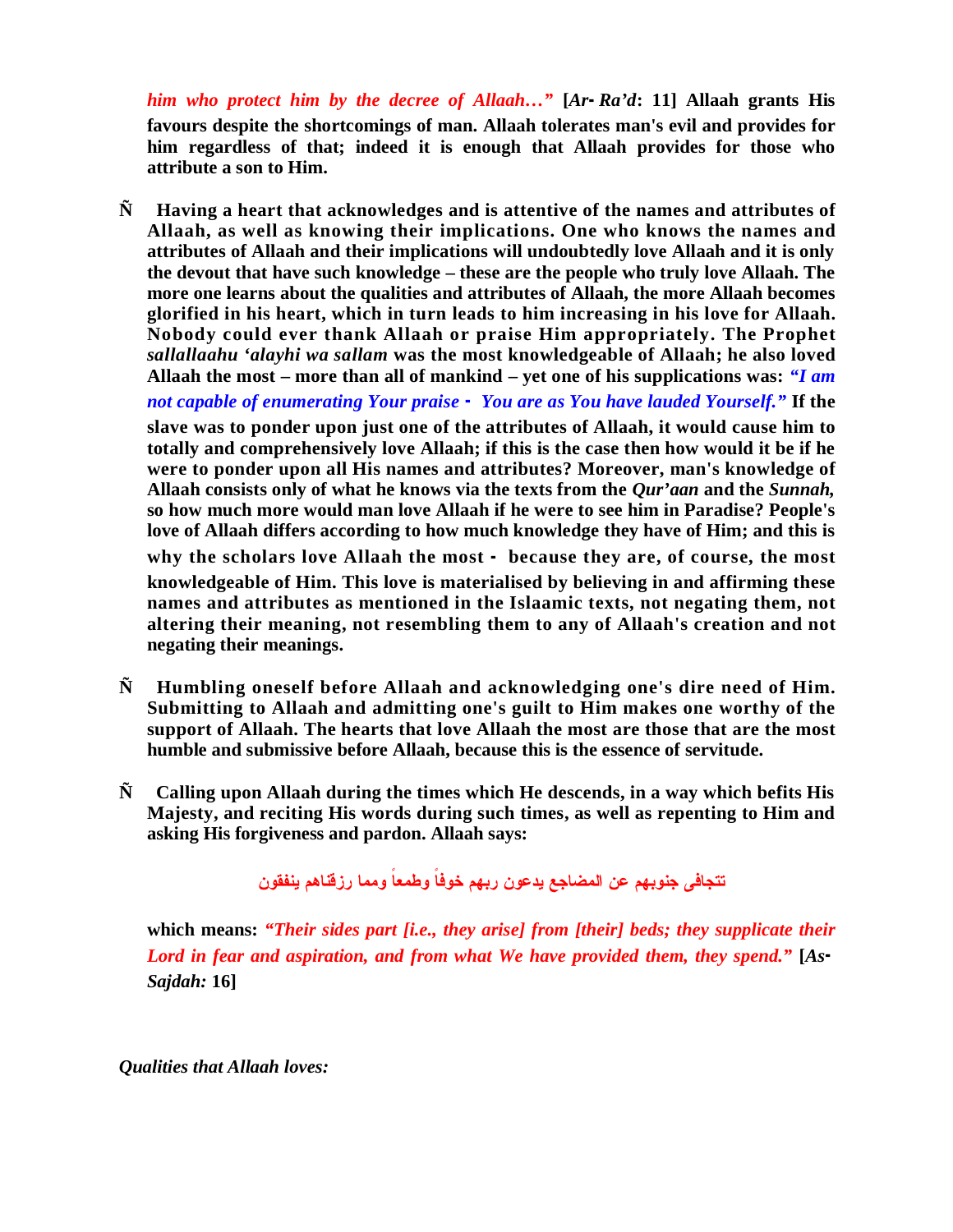**Ñ Allaah says:**

**وأحسنوا إن االله يحب المحسنين**

**which means:** *"…And do good; indeed, Allaah loves the doers of good…"* **[***Al-Baqarah***: 195] The slave of Allaah rushes towards doing good because this entitles him to the love of Allaah.**

**Ñ Allaah says:**

**إن االله يحب التوابين ويحب المتطهرين**

**which means:** *"…Indeed, Allaah loves those who are constantly repentant and loves those who purify themselves."* **[***Al-Baqarah:* **222] This refers to inward as well as outward purity.**

**Ñ Allaah says:**

**واالله يحب الصابرين**

**which means:** *"…And Allaah loves the steadfast."* **[***Aal 'Imraan***: 146]**

**Ñ Allaah says:**

**إن االله يحب المتوكلين**

**which means:** *"…Indeed Allaah loves those who rely [upon Him]."* **[***Aal 'Imraan:* **159]**

**Ñ Allaah says:**

**يا أيها الذين آمنوا من يرتد منكم عن دينه فسوف يأتي االله بقوم يحبهم ويحبونه أذلة على المؤمنين أعزة على الكافرين يجاهدون في سبيل االله ولا يخافون لومة لائم**

**which means:** *"O you who have believed! Whoever of you should revert from his religion – Allaah will bring forth [in place of them] a people He will love and who will love Him [who are] humble toward the believers; powerful against the disbelievers; they strive in the cause of Allaah and do not fear the blame of a critic..."* **[***Al-Maa'idah***: 54]**

- **Ñ Allaah Has informed us that He loves the pious as well as those who are honourable and fair with their families; he also loves those who shoulder responsibilities or positions of authority justly. Additionally, Allaah loves those who fight for His sake and are united in this.**
- **Ñ** *Sa`d ibn Abi Waqqaas***, may Allaah be pleased with him, reported that:** *"The Messenger of Allaah sallallaahu 'alayhi wa sallam said: "Allaah loves a slave who is*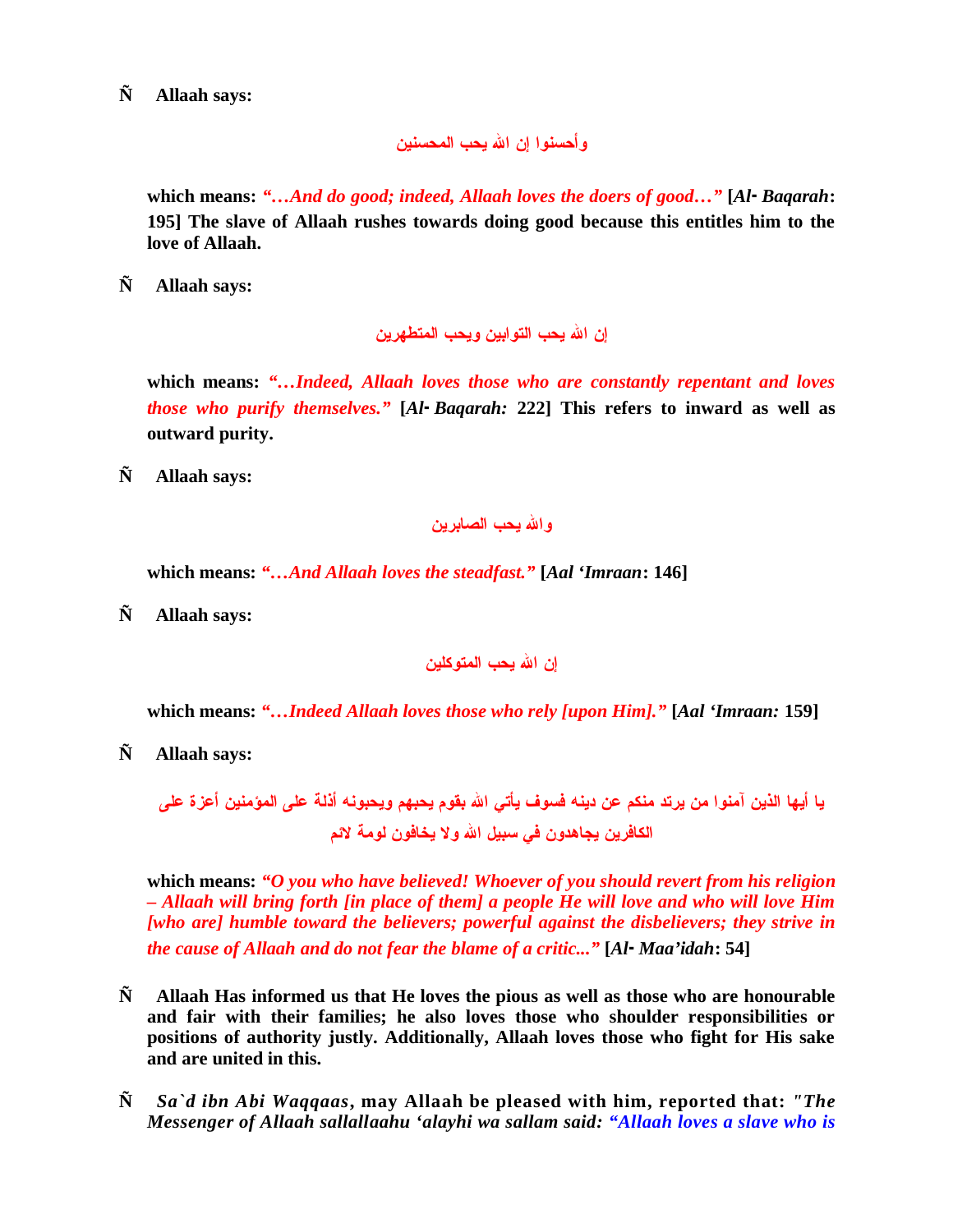- *pious, free of all wants and inconspicuous (in performing good deeds)."* **[***Muslim***]. Being free of all wants is a result of being content with what Allaah has provided, and such a person would never ask anything of people, nor would he be seeking high positions; such a person would be far too busy devoting himself to worshipping Allaah and focusing on his own shortcomings.**
- **Ñ** *`Amr ibn Shu`ayb,* **may Allaah have mercy upon him, on the authority of his father and grandfather, reported:** *"The Messenger of Allaah sallallaahu 'alayhi wa sallam said: "Allaah loves to see the signs of His bounties on his slave."* **[***At-Tirmithi***] This should however be done without exaggeration, showing off, or being stingy if one is in a position where he needs to spend.**
- **Ñ** *Abu Idrees Al-Khawlaani,* **may Allaah have mercy upon him, reported:** *"I once entered the Grand Mosque in Damascus where I happened to catch sight of a young man who had bright teeth (i.e., he was always smiling). A number of people had gathered around him. When they differed over anything they would refer it to him and act upon his advice. I asked who he was and I was told that he was Mu`aath ibn Jabal, may Allaah be pleased with him. The next day, I hastened to the mosque and found that he had arrived there before me and was busy in prayer. I waited until he finished, and then approached him from the front, greeted him with Salaam, and then said to him: ' I swear by Allaah that I love you.' So he asked: 'For the sake of Allaah?' I replied: 'Yes, for the sake of Allaah.' He again asked me: 'Is it for Allaah's sake?' I replied: 'Yes, it is for Allaah's sake.' Then he took hold of my cloak, drew me to himself, and said: 'Rejoice! I heard the Messenger of Allaah sallallaahu 'alayhi wa sallam saying: "Allaah the Exalted says: My love is for those who love one another for My sake, meet one another for My sake, visit one another for My sake and spend in charity for My sake."* **[***Maalik***]**
- **Ñ** *`Aa'ishah,* **may Allaah be pleased with her, reported:** *"The Messenger of Allaah, sallallaahu 'alayhi wa sallam appointed a man in charge of an army unit who would also lead them in prayer; he always concluded his recitation with chapter Al-Ikhlaas, (which means): "Say [O Muhammad sallallaahu 'alayhi wa sallam]: 'He is Allaah, [the] One. Allaah As-Samad [Allaah, the Self-Sufficient]. He begets not, nor was He begotten. And there is none equal or comparable to Him.''' [Al-Ikhlaas:1-4] Upon the return of the unit to Al-Madeenah, they mentioned this to the Messenger of Allaah sallallaahu 'alayhi wa sallam, who said: "Ask him why he does so?'' He was asked and his reply was: 'This chapter mentions some attributes of Allaah, the Gracious, and so I love to recite it.' When the Messenger of Allaah sallallaahu 'alayhi wa sallam heard this, he said to his people: "Tell him that Allaah loves him."* **[***Al-Bukhaari & Muslim***]**
- **Ñ The Prophet** *sallallaahu 'alayhi wa sallam* **was asked who were the most beloved to Allaah and he answered:** *"Those who benefit others the most, and the dearest deed (to Allaah) is the happiness that a Muslim brings to the heart of his fellow Muslim."*
- **Ñ The Prophet** *sallallaahu 'alayhi wa sallam* **was asked about the most beloved of the slaves of Allaah, to which he** *sallallaahu 'alayhi wa sallam* **answered:** *"Those who are best in manners."* **[***At-Tabaraani***]**